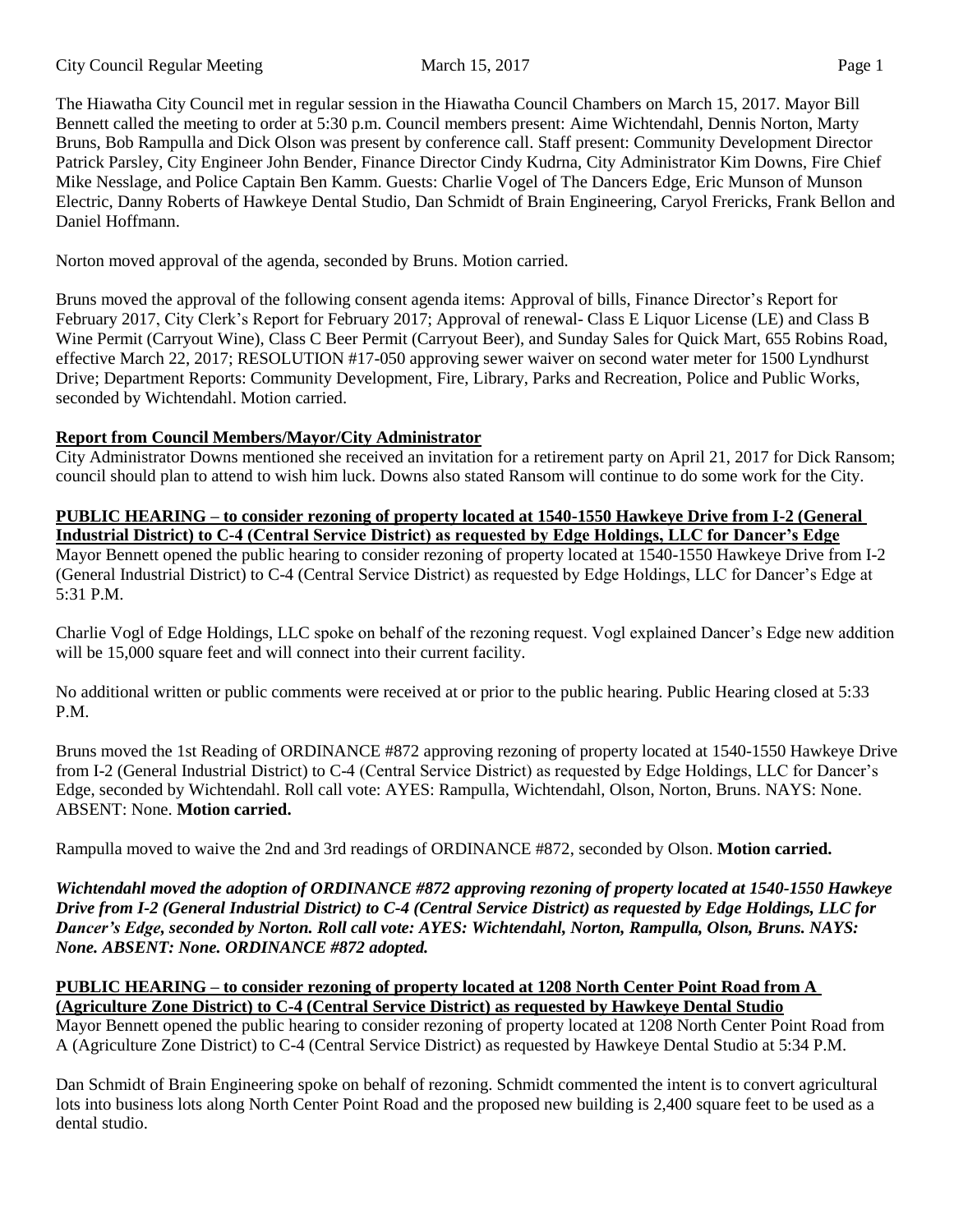No additional written or public comments were received at or prior to the public hearing. Public Hearing closed at 5:35 P.M.

Bruns moved the 1st Reading of ORDINANCE #873 approving rezoning of property located at 1208 North Center Point Road from A (Agriculture Zone District) to C-4 (Central Service District) as requested by Hawkeye Dental Studio, seconded by Norton. Roll call vote: AYES: Rampulla, Wichtendahl, Olson, Norton, Bruns. NAYS: None. ABSENT: None. **Motion carried.** 

Rampulla moved to waive the 2nd and 3rd readings of ORDINANCE #873, seconded by Wichtendahl. **Motion carried.** 

*Norton moved the adoption of ORDINANCE #873 approving rezoning of property located at 1208 North Center Point Road from A (Agriculture Zone District) to C-4 (Central Service District) as requested by Hawkeye Dental Studio, seconded by Rampulla. Roll call vote: AYES: Norton, Olson, Wichtendahl, Bruns, Rampulla. NAYS: None. ABSENT: None. ORDINANCE #873 adopted.* 

### **Approving the design of a new commercial development to the Hiawatha Design Guidelines for Hawkeye Dental Studio located at 1208 North Center Point Road**

Bruns presented RESOLUTION #17-051 approving the design of a new commercial development to the Hiawatha Design Guidelines for Hawkeye Dental Studio located at 1208 North Center Point Road, seconded by Norton. Roll call vote: AYES: Wichtendahl, Norton, Bruns, Olson, Rampulla. NAYS: None. ABSENT: None. **RESOLUTION #17-051 adopted.**

## **PUBLIC HEARING – to consider rezoning of property located at 2111 Robins Road from A (Agriculture Zone District) to C-4 (Central Service District) as requested by Charlotte Brown, Brown Inc.**

Mayor Bennett opened the public hearing approving rezoning of property located at 2111 Robins Road from A (Agriculture Zone District) to C-4 (Central Service District) as requested by Charlotte Brown, Brown Inc. at 5:36 P.M.

Frank Bellon of Charlotte Brown spoke on behalf of rezoning asking council if they had any questions.

No additional written or public comments were received at or prior to the public hearing. Public Hearing closed at 5:36 P<sub>M</sub>

Bruns moved the 1st Reading of ORDINANCE #874 approving rezoning of property located at 2111 Robins Road from A (Agriculture Zone District) to C-4 (Central Service District) as requested by Charlotte Brown, Brown Inc., seconded by Wichtendahl. Roll call vote: AYES: Bruns, Olson, Norton, Rampulla, Wichtendahl. NAYS: None. ASBENT: None. **Motion carried.** 

Norton moved to waive the 2nd and 3rd readings of ORDINANCE #874, seconded by Wichtendahl. **Motion carried.** 

*Rampulla moved the adoption of ORDINANCE #874 approving rezoning of property located at 2111 Robins Road from A (Agriculture Zone District) to C-4 (Central Service District) as requested by Charlotte Brown, Brown Inc., seconded by Wichtendahl. Roll call vote: AYES: Olson, Rampulla, Norton, Bruns, Wichtendahl. NAYS: None. ABSENT: None. ORDINANCE #874 adopted.* 

# **Approving the Preliminary Plat for Bali Hai Addition**

Bruns presented RESOLUTION #17-052 approving the Preliminary Plat for Bali Hai Addition, seconded by Norton. Roll call vote: AYES: Rampulla, Wichtendahl, Olson, Bruns, Norton. NAYS: None. ABSENT: None. **RESOLUTION #17- 052 adopted.** 

## **PUBLIC HEARING – to consider amending Hiawatha Code of Ordinances Chapter 165 Unified Development Code §165.53 Minimum Improvements by adding reference to Detention Basins and deleting §165.59 Public Service Areas, Parks and Open Spaces in its entirety**

Mayor Bennett opened the public hearing to consider amending Hiawatha Code of Ordinances Chapter 165 Unified Development Code §165.53 Minimum Improvements by adding reference to Detention Basins & deleting §165.59 Public Service Areas, Parks & Open Spaces in its entirety at 5:38 P.M.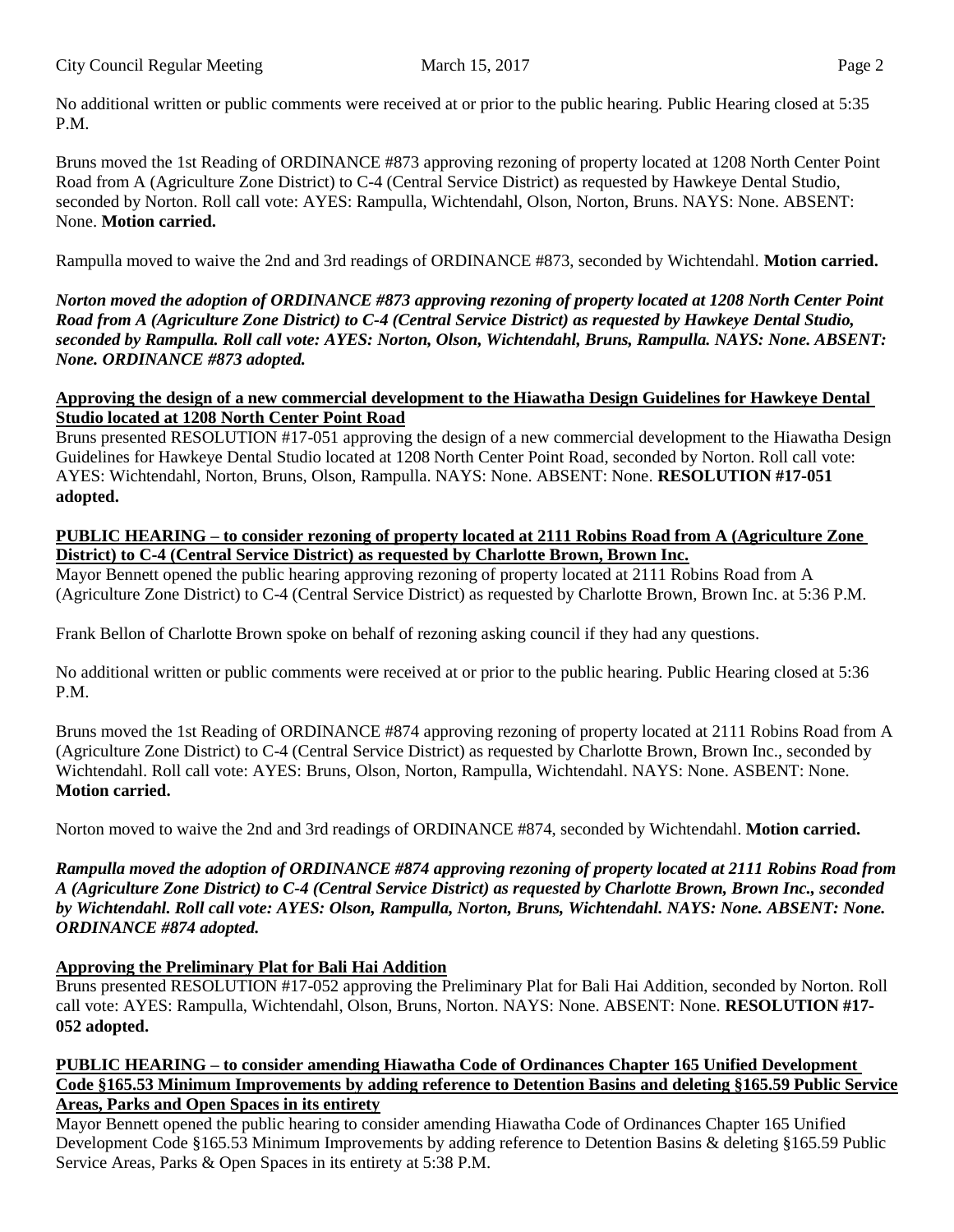No written or public comments were received at or prior to the public hearing. Public Hearing closed at 5:38 P.M.

Wichtendahl moved the 1st Reading of ORDINANCE #875 approving amending Hiawatha Code of Ordinances Chapter 165 Unified Development Code §165.53 Minimum Improvements by adding reference to Detention Basins and deleting §165.59 Public Service Areas, Parks and Open Spaces in its entirety, seconded by Norton. Roll call vote: AYES: Rampulla, Wichtendahl, Olson, Bruns, Norton. NAYS: None. ABSENT: None. **Motion carried.** 

Rampulla moved to waive the 2nd and 3rd readings of ORDINANCE #875, seconded by Olson. **Motion carried.** 

*Bruns moved the adoption of ORDINANCE #875 approving amending Hiawatha Code of Ordinances Chapter 165 Unified Development Code §165.53 Minimum Improvements by adding reference to Detention Basins and deleting §165.59 Public Service Areas, Parks and Open Spaces in its entirety, seconded by Wichtendahl. Roll call vote: AYES: Norton, Rampulla, Wichtendahl, Olson, Bruns. NAYS: None. ABSENT: None. ORDINANCE #875 adopted.* 

**PUBLIC HEARING – on the proposal to enter into a Development Agreement with Munson Electric, Inc.** Mayor Bennett opened the public hearing on the proposal to enter into a Development Agreement with Munson Electric, Inc. at 5:40 P.M.

Eric Munson of Munson Electric, Inc. spoke on behalf of the Development Agreement. Munson stated the business has been a member of community since 1997 and the plan is to build an 18,000 square foot facility. Munson also commented Munson is currently staffed with 50 people and anticipate having a staff of 60 people and adding 4-6 fleet vehicles in the next year.

No additional written or public comments were received at or prior to the public hearing. Public Hearing closed at 5:47 P.M.

Bruns presented RESOLUTION #17-053 approving and authorizing execution of a five (5) year Development Agreement by and between the City of Hiawatha and Munson Electric, Inc., seconded by Rampulla. Roll call vote: AYES: Bruns, Rampulla, Norton, Wichtendahl. NAYS: Olson. ABSENT: None. **RESOLUTION #17-053 adopted.**

### **Motion setting a public hearing date (April 5, 2017 @ 5:30 P.M.) to consider the FY 2017 Budget Amendment and directing publication of notice**

Norton moved setting a public hearing date (April 5, 2017 @ 5:30 P.M.) to consider the FY 2017 Budget Amendment and directing publication of notice, seconded by Wichtendahl. **Motion carried.** 

### **Setting date of a consultation (March 23, 2017 @ 10:00 A.M.) and setting a public hearing date (April 19, 2017 @ 5:30 P.M.) on the proposed Amendment No. 12 to the Hiawatha Urban Renewal Plan in the City of Hiawatha, State of Iowa**

Wichtendahl presented RESOLUTION #17-054 setting date of a consultation (March 23, 2017 @ 10:00 A.M.) and setting a public hearing date (April 19, 2017 @ 5:30 P.M.) on the proposed Amendment No. 12 to the Hiawatha Urban Renewal Plan in the City of Hiawatha, State of Iowa, seconded by Norton. Roll call vote: AYES: Wichtendahl, Norton, Rampulla, Bruns, Olson. NAYS: None. ABSENT: None. **RESOLUTION #17-054 adopted.** 

# **Auditing Services for FY 2017-2019**

Rampulla presented RESOLUTION #17-055 authorizing contract for annual auditing services for FY 2017-2019, at a total cost not to exceed \$12,950 for FY 2017, \$13,250 for FY 2018 and \$13,550 for FY 2019, with the Auditor of State of Des Moines, IA using available funding in the General Fund and to further authorize the execution of agreement accepting the cost estimate, seconded by Bruns. Roll call vote: AYES: Olson, Rampulla, Wichtendahl, Bruns, Norton. NAYS: None. ABSENT: None. **RESOLUTION #17-055 adopted.**